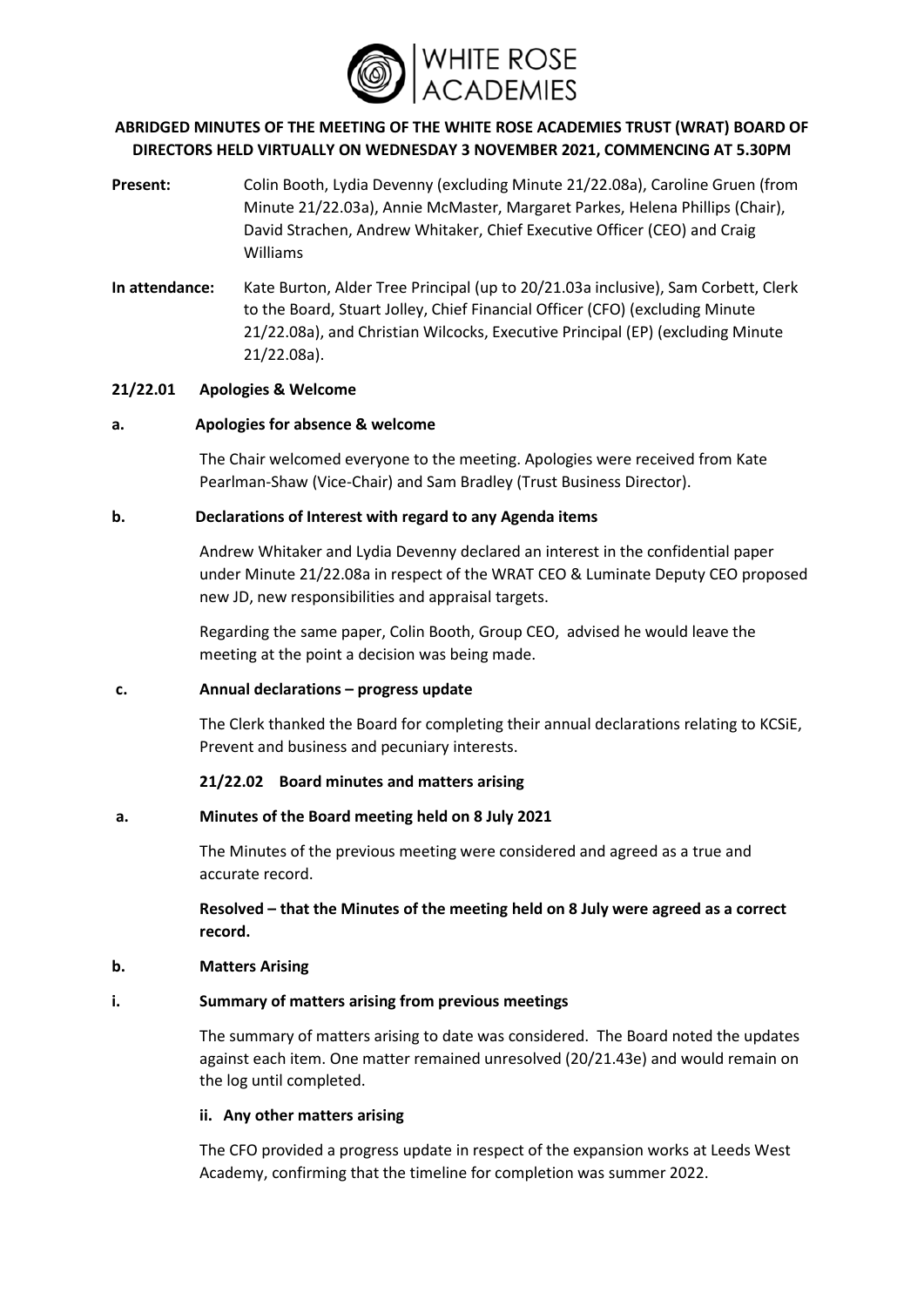### **21/22.03 Strategy and Implementation**

#### **a. Alder Tree Primary Update**

Kate Burton delivered a presentation which focussed on the following matters:

● the academy's vision and values

● the academy's strategic objectives which focussed on improvements in leadership and management, quality of education, behaviour and attitudes and personal development.

Questions were raised in respect of focusing on the Special Educational Needs and Disability (SEND) offer and engagement with parents, which Kate responded to.

The Board thanked Kate for her drive and passion which was already having an impact at Alder Tree and for her insightful presentation, recognising the challenges ahead which would need careful monitoring moving forward.

*Kate Burton left the meeting at this juncture.* 

### **b. Luminate Group Strategy 2021-23**

The Board received and considered the updated Group Strategy.

The Chair introduced the Group Strategy, recognising that the Board had not yet had the opportunity to discuss the Group's Shared Services offer. Subject to further discussions about Shared Services, the Chair asked if the Board endorsed the Group's Strategy.

Discussion took place in respect of matters which needed further development, i.e the WRAT's growth plans and shared services model, the finer details of which would require specific board approval once drafted.

It was noted that feedback had previously been provided and changes were already underway.

The Board endorsed the Group Strategy, subject to specific matters around shared services being brought back to the Board for approval.

**Resolved - the Board endorsed the Group Strategy subject to specific matters as detailed above being brought back for WRAT Board approval** 

**c. Luminate Group Memorandum of Understanding & Scheme of Delegation 2021/22 (draft)**

> The Board received and considered the draft Luminate Group Memorandum of Understanding and Scheme of Delegation for 2021/22.

The Chair welcomed the paper and its clarity around where responsibility for decisions lay between the Group and the Trust. Questions were raised by Board members specifically around risk ownership, the performance of pupils not being restricted to academic performance and the implications of the shared services model being executed.

It was agreed that the Clerk and Annie McMaster would provide suggested additions to the Group's Director of Governance.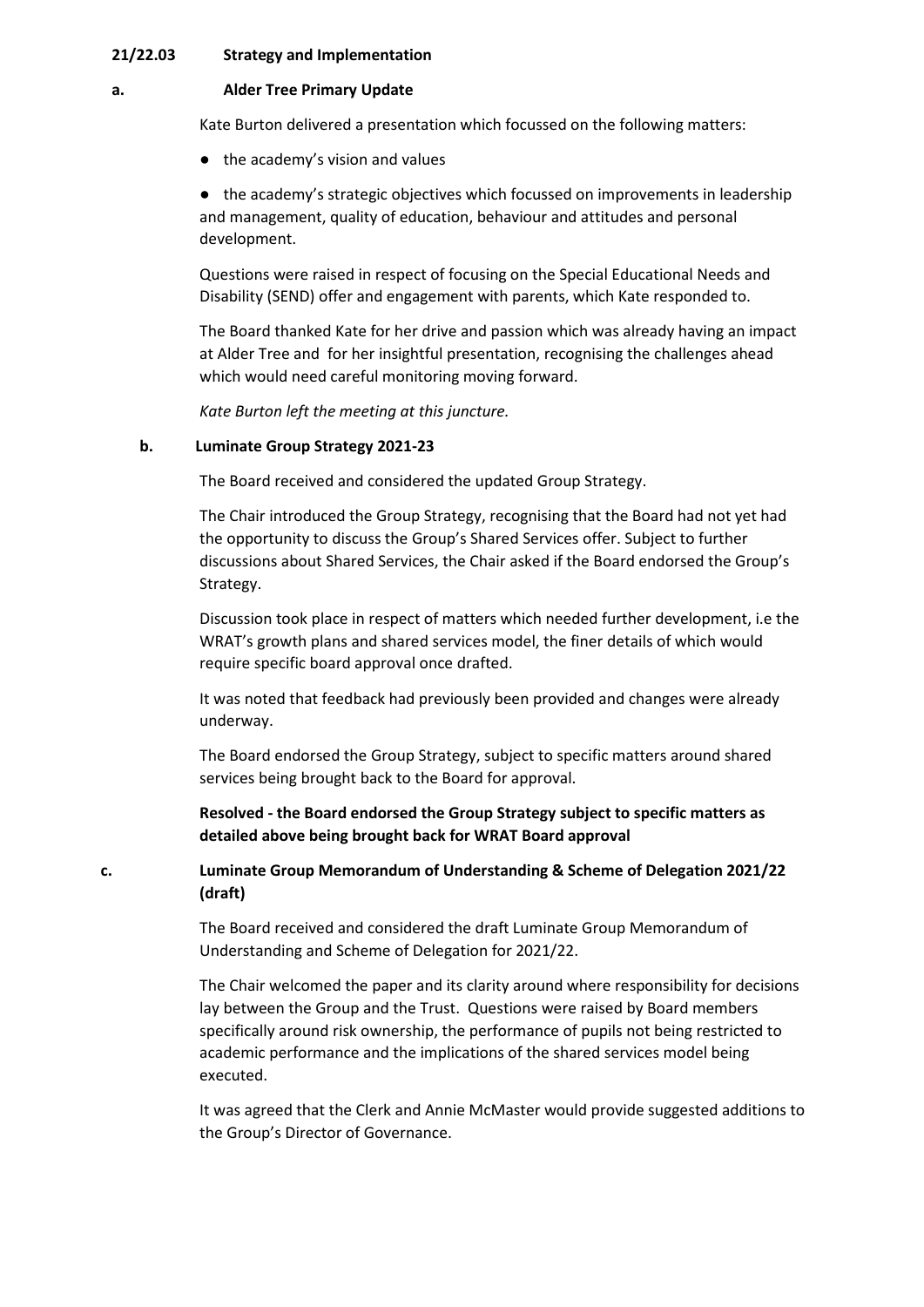**Action- feedback to be provided to the Group's Director of Governance** 

**Resolved - the Luminate Group Memorandum of Understanding & Scheme of Delegation 2021/22 was endorsed by the Board subject to the suggested changes being incorporated**

### **d. WRAT Governance Update**

### **i. Timeline for key milestones**

The Board noted the timeline for key milestones, which had been initially shared at the Board's Away Day.

## **ii. Board Action Plan**

Further to the Board reviewing the NGA's consultant's report regarding governance in July, the Clerk introduced the first draft of the Board's Action Plan. The Chair summarised key points.

Feedback was provided in respect of the communication section, with suggestions made to include further detail around visits to the school.

### **Action - the Clerk would update the communication section of the plan**

Further feedback was welcomed and board members were encouraged to send additional comments following the meeting. A further update would be included in the Governance Link Governor Update (delivered by the Board's Vice-Chair) scheduled for the next meeting.

**Action - all Board members to provide feedback regarding the Trust Board Action Plan following the meeting with an update being provided by the Vice-Chair at the next meeting** 

## **e. Policies/Governance Documents**

## **i. Early Career Teacher (ECT) Induction Policy**

The Board reviewed and approved the Early Career Teacher (ECT) Induction Policy.

### **Resolved - the Board approved the Early Career Teacher (ECT) Induction Policy.**

## **ii. LAB Constitution and Standing Orders**

Further to a review, the Board considered minor proposed changes to the LAB Constitution and Standing Orders.

## **Resolved - the Board approved the LAB Constitution and Standing Orders**

#### **iii. Trust Behaviour Policy templates**

The Board reviewed the proposed Behaviour Policy templates.

Discussion took place in respect of approaches to behaviour management within Specialist Inclusion Provisions. It was acknowledged that providers were chosen whose values closely aligned with those of the WRAT.

Minor referencing and terminology errors were highlighted. The Executive Principal made a note and agreed to amend.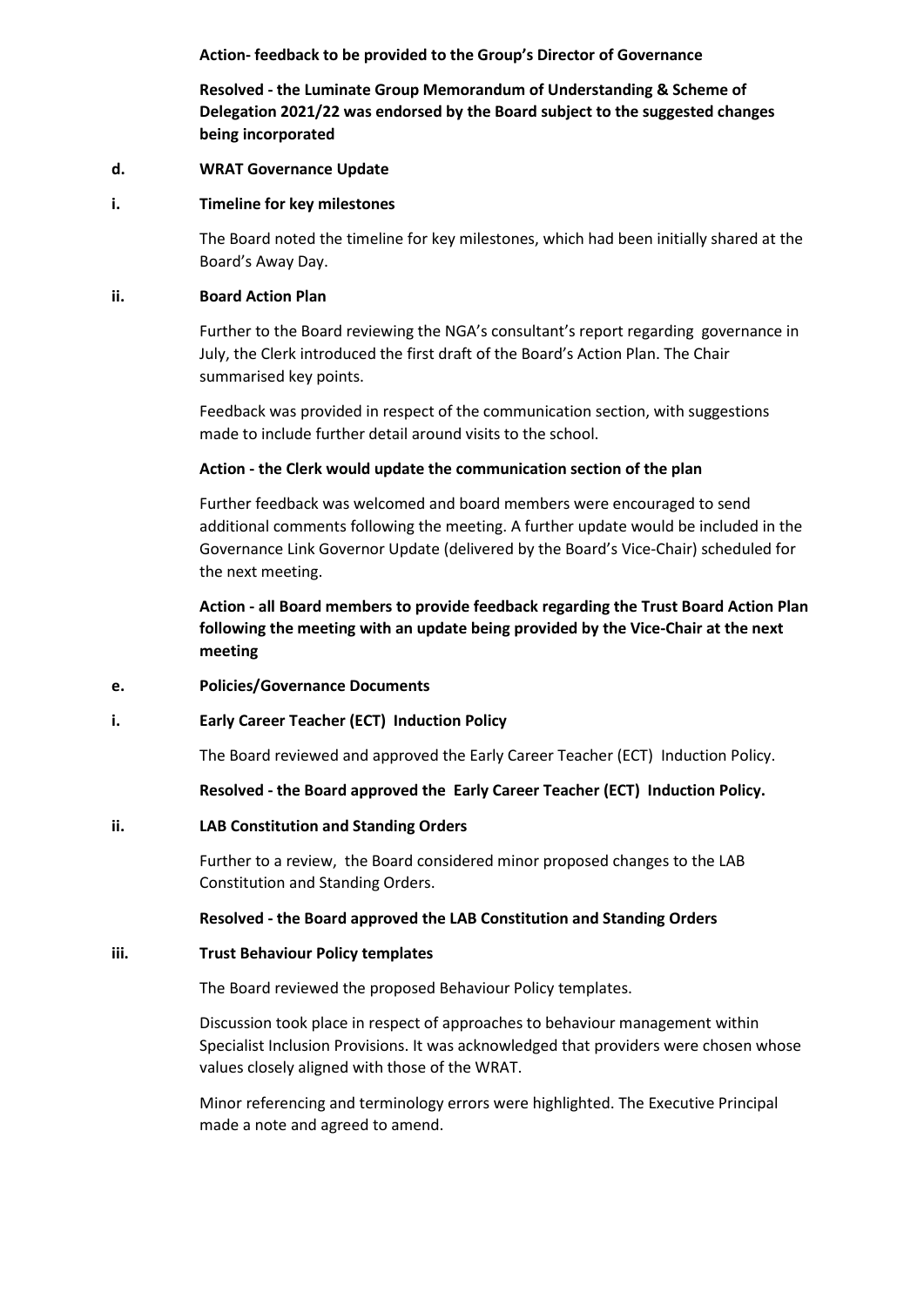**Action - the EP would revise the templates in light of the feedback provided**

**Resolved - the Behaviour Policy templates were approved subject to the suggested changes being incorporated** 

## **iv. Group Risk Management Policy**

The Chair of the Audit, Risk and Finance Committee reported that the Group Risk Management Policy had been recommended for approval by the Committee after a thorough review.

A Board member requested that a change be made to a diagram so that it better reflected the WRAT Board's responsibilities around risk.

## **Action - the Chair would liaise with the policy author in respect of the change required**

**Resolved - the Group Risk Management Policy was adopted subject to the change suggested being incorporated** 

### **v. Group Remuneration Policy for Senior Staff**

The Board received and discussed the Group Remuneration Policy for Senior Staff which would, if adopted, replace the WRAT Senior Postholder Pay Policy.

In response to a question regarding the rationale for including Principals in the policy, the Group CEO explained that it was so there would be a consistency of approach to reviewing pay of similar roles across the Group.

Further clarification was sought as to adherence with the Academy Trust Handbook given the Board were responsible for pay decisions of WRAT employees. The Group CEO confirmed that remuneration decisions remained a decision of the WRAT Board, with recommendations being presented to the Group's Remuneration Committee.

## **Resolved - the Group Remuneration Policy for Senior Staff was adopted**

## **vi. Group Health and Safety Statement of Intent and Policy**

The Board received and discussed the Group's Health and Safety Statement of Intent and Policy.

In response to questions, it was confirmed that the group policy aligned with local procedures already in place.

## **Resolved - the Group Health and Safety Statement of Intent and Policy was adopted**

## **21/22.04 Executive, operational and communication updates**

#### **a. Executive Principal's Report**

The Board received, discussed and noted the EP's Report.

Following a question, it was noted that data relating to the performance of students with English as an Additional Language (EAL) would be a welcome addition in future reports

## **Action - the EP to include data relating to the performance of EAL pupils in future reports**

Detailed discussion took place in respect of the differences between progress 8 and attainment 8 data following a query around the sharing of best practice. The EP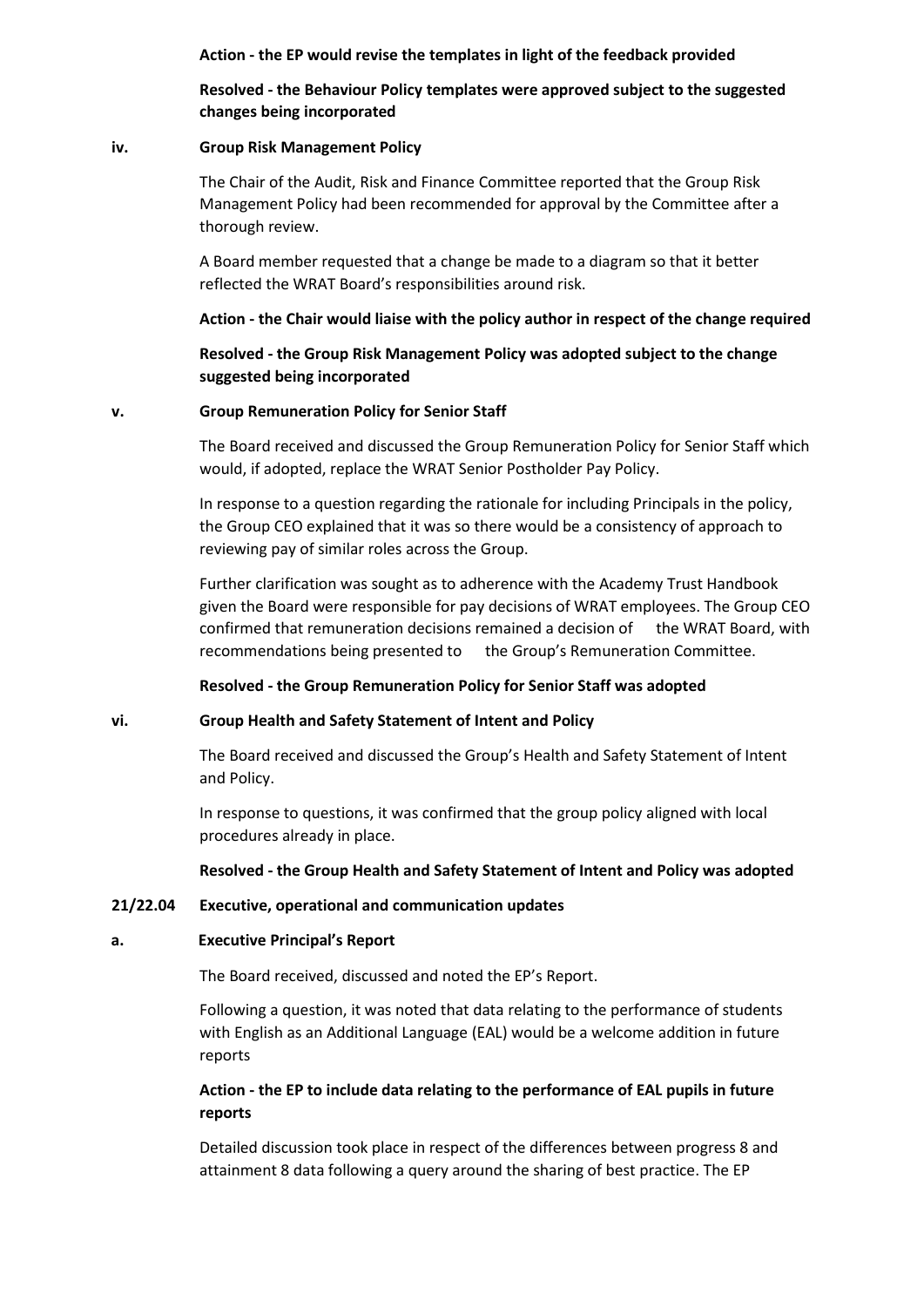requested that Board members exercised caution around progress data but assured board members that working groups had already been established which involved the sharing of best practice, where appropriate,

In response to concerns raised regarding data relating to key pupil groups, it was agreed that a detailed report would be sent to a future meeting.

## **Action - detailed analysis of key pupil groups to be provided at a future Board meeting**

In addition, a request was made to present data regarding onward destinations, one year after leaving a WRAT academy.

### **Action - long term onward destination data to be provided at a future Board meeting**

The EP highlighted the Strategic and Operational Development Plan targets, summarising the content of this section of the paper. The EP explained that the targets were fairly consistent across the Group, for benchmarking purposes. He explained that further objectives could be agreed which would complement these targets; and would be included in each academy's development plans.

Further to detailed discussion regarding a trust-wide focus on personal development, it was agreed that this would be picked up through the next iteration of the Trust's Strategic Plan.

# **Action - the CEO to reflect on the feedback provided in relation to a trust-wide focus on personal development**

**Resolved - the Board approved the Group's Strategic and Operational Development Plan targets**

### **b. Academy Improvement Partner (AIP) Reports**

The Chair introduced the reports produced by the Academy Improvement Partner (AIP).

It was noted that the information presented in the paper from the AIP aligned with the key messages contained within the report produced by the EP. A Board member highlighted again that vulnerable/key groups needed to be an area of focus.

The Chair reminded the Board that the AIP had increased his number of contracted days to the Trust (following Board approval), which meant he had the capacity to review any areas which the Board felt would benefit from having external opinion.

The EP responded to a question regarding having a progress update and analysis of impact documented, which related to all the recommendations being made by the AIP, indicating that he would include this in future EP Reports.

# **Action - the EP to include a section relating to the AIP recommendations in future EP Reports**

The Board also requested that the EP provide summary feedback to the AIP following discussion at each Board meeting.

#### **Action - the EP to provide summary feedback to the AIP following each Board meeting**

## **21/22.05 Trust Board & Committees Governance Related Matters**

## **a. Matters referred by LABs**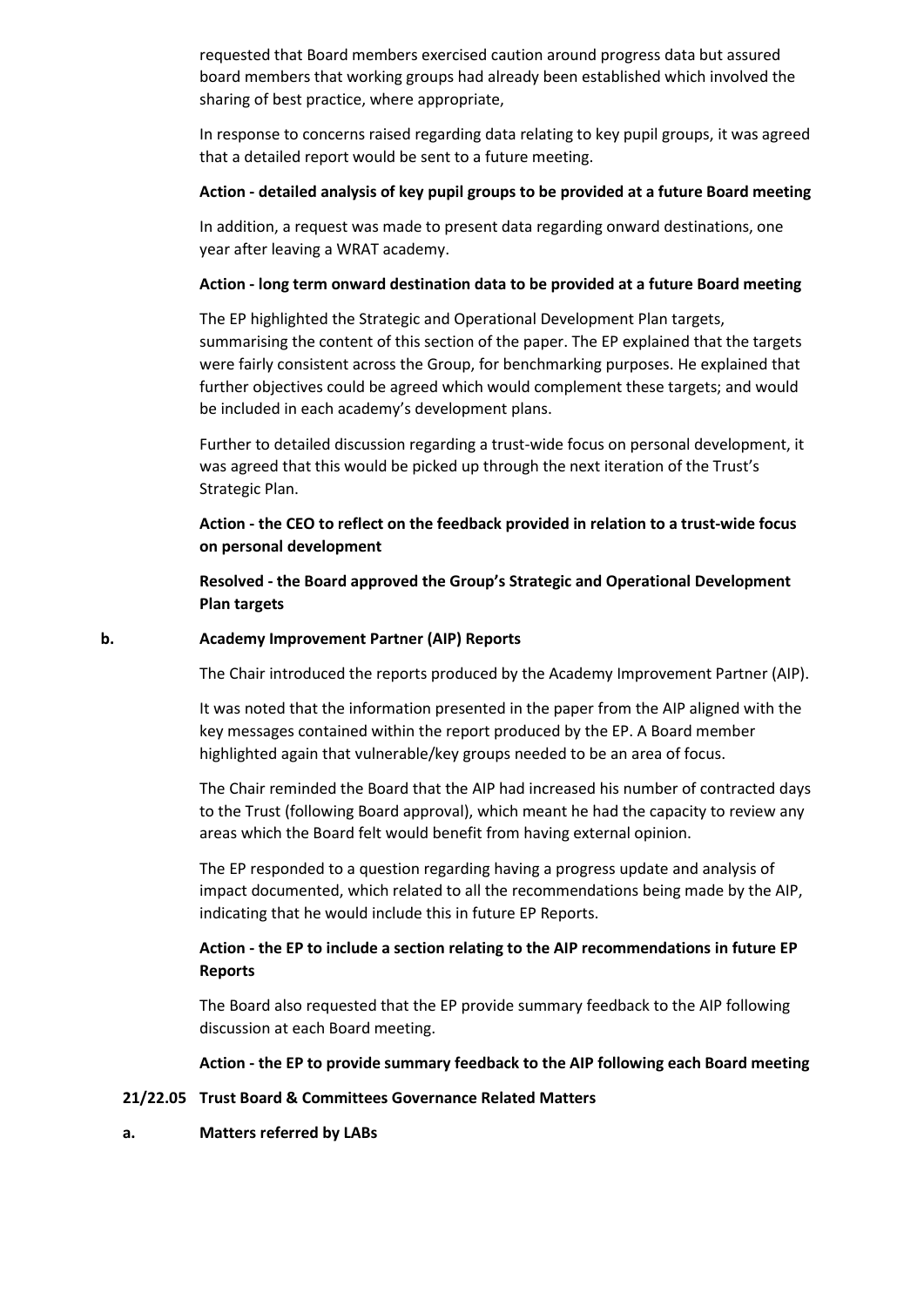It was noted that no matters had been referred to the Board by Local Accountability Boards (LABs) on this occasion.

### **b. Governor applications for approval**

The Board ratified the appointment of the following LAB members following a brief summary of each candidate being given:

- Jill Wood Leeds City Academy
- Paul Butler Leeds East
- Joe Moore Alder Tree

### **Resolved - the Board ratified the appointment of LAB members detailed above**

It was noted that recruitment across all levels of governance was an urgent priority. The CEO indicated that the Trust was currently doing a large promotional campaign.

#### **21/22.06 Audit, Risk and Finance Matters**

### **a. Audit, Risk and Finance (ARF) Meeting Minutes**

The Board received and noted the Audit, Risk and Finance Meeting Minutes from 12 October 21.

### **b. Financial Performance Report (reviewed by Committee)**

The Board received and considered the August 21 Management Accounts.

The CFO referred to key factors contributing to the latest financial position, elaborating on the content of the paper.

### **c. Academy Trust Handbook changes**

The Board reviewed the paper summarising the changes to the Academy Trust Handbook for 2021. The CFO explained that the handbook has been renamed to reflect the fact that the handbook covered more than just financial related matters.

The CFO provided clarification in respect of a point detailed within the report following questions from a Board member regarding employees serving as Trustees. He confirmed that the term 'employees' related to those employed by the Trust and did not include Group employees.

### **d. WRAT Financial Regulations (recommended for approval by ARF Committee)**

Further to detailed consideration of the Financial Regulations by the ARF Committee, the CFO introduced them to the Board, referring to highlights from his covering paper.

The CFO indicated that he would update the document to include Alder Tree in the structure chart.

In response to a question relating to individuals having the capacity and integrity to adequately discharge the responsibilities given to the Accounting Officer and CFO, a response was provided by leaders, assuring the Board that there was sufficient capacity within the senior leadership team to ensure responsibilities were met. It was emphasised that tasks could be delegated to others where appropriate. It was noted that the ESFA was still reviewing the dual role of the CFO.